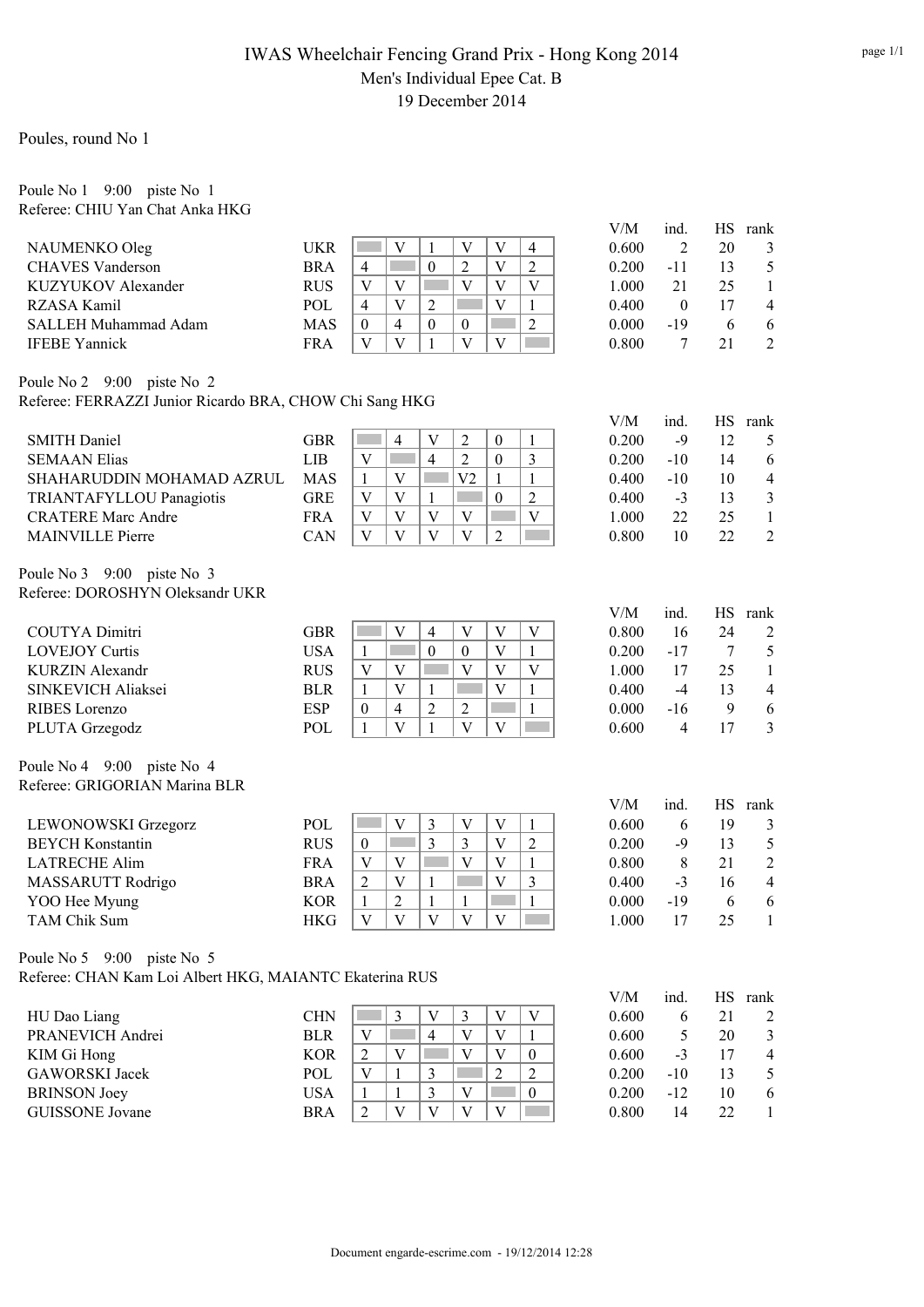## IWAS Wheelchair Fencing Grand Prix - Hong Kong 2014 Men's Individual Epee Cat. B 19 December 2014

# Ranking of poules, round No 1 (ordered by ranking - 30 fencers)

| rank           | name and first name       | country    | V/M   | ind.             | HS | group      |
|----------------|---------------------------|------------|-------|------------------|----|------------|
| $\mathbf{1}$   | <b>CRATERE Marc Andre</b> | <b>FRA</b> | 1.000 | 22               | 25 | qualifier  |
| $\overline{2}$ | KUZYUKOV Alexander        | <b>RUS</b> | 1.000 | 21               | 25 | qualifier  |
| 3              | <b>KURZIN Alexandr</b>    | <b>RUS</b> | 1.000 | 17               | 25 | qualifier  |
| 3              | TAM Chik Sum              | <b>HKG</b> | 1.000 | 17               | 25 | qualifier  |
| 5              | <b>COUTYA Dimitri</b>     | <b>GBR</b> | 0.800 | 16               | 24 | qualifier  |
| 6              | <b>GUISSONE</b> Jovane    | <b>BRA</b> | 0.800 | 14               | 22 | qualifier  |
| 7              | <b>MAINVILLE Pierre</b>   | CAN        | 0.800 | 10               | 22 | qualifier  |
| 8              | <b>LATRECHE Alim</b>      | <b>FRA</b> | 0.800 | 8                | 21 | qualifier  |
| 9              | <b>IFEBE Yannick</b>      | <b>FRA</b> | 0.800 | 7                | 21 | qualifier  |
| 10             | HU Dao Liang              | <b>CHN</b> | 0.600 | 6                | 21 | qualifier  |
| 11             | LEWONOWSKI Grzegorz       | POL        | 0.600 | 6                | 19 | qualifier  |
| 12             | PRANEVICH Andrei          | <b>BLR</b> | 0.600 | 5                | 20 | qualifier  |
| 13             | PLUTA Grzegodz            | POL        | 0.600 | 4                | 17 | qualifier  |
| 14             | NAUMENKO Oleg             | <b>UKR</b> | 0.600 | $\overline{2}$   | 20 | qualifier  |
| 15             | KIM Gi Hong               | <b>KOR</b> | 0.600 | $-3$             | 17 | qualifier  |
| 16             | RZASA Kamil               | POL        | 0.400 | $\boldsymbol{0}$ | 17 | qualifier  |
| 17             | MASSARUTT Rodrigo         | <b>BRA</b> | 0.400 | $-3$             | 16 | qualifier  |
| 18             | TRIANTAFYLLOU Panagiotis  | <b>GRE</b> | 0.400 | $-3$             | 13 | qualifier  |
| 19             | SINKEVICH Aliaksei        | <b>BLR</b> | 0.400 | $-4$             | 13 | qualifier  |
| 20             | SHAHARUDDIN MOHAMAD AZRUL | <b>MAS</b> | 0.400 | $-10$            | 10 | qualifier  |
| 21             | <b>BEYCH Konstantin</b>   | <b>RUS</b> | 0.200 | $-9$             | 13 | qualifier  |
| 22             | <b>SMITH Daniel</b>       | <b>GBR</b> | 0.200 | $-9$             | 12 | qualifier  |
| 23             | <b>SEMAAN Elias</b>       | <b>LIB</b> | 0.200 | $-10$            | 14 | qualifier  |
| 24             | <b>GAWORSKI</b> Jacek     | POL        | 0.200 | $-10$            | 13 | qualifier  |
| 25             | <b>CHAVES Vanderson</b>   | <b>BRA</b> | 0.200 | $-11$            | 13 | eliminated |
| 26             | <b>BRINSON</b> Joey       | <b>USA</b> | 0.200 | $-12$            | 10 | eliminated |
| 27             | <b>LOVEJOY Curtis</b>     | <b>USA</b> | 0.200 | $-17$            | 7  | eliminated |
| 28             | RIBES Lorenzo             | <b>ESP</b> | 0.000 | $-16$            | 9  | eliminated |
| 29             | SALLEH Muhammad Adam      | <b>MAS</b> | 0.000 | $-19$            | 6  | eliminated |
| 29             | YOO Hee Myung             | <b>KOR</b> | 0.000 | $-19$            | 6  | eliminated |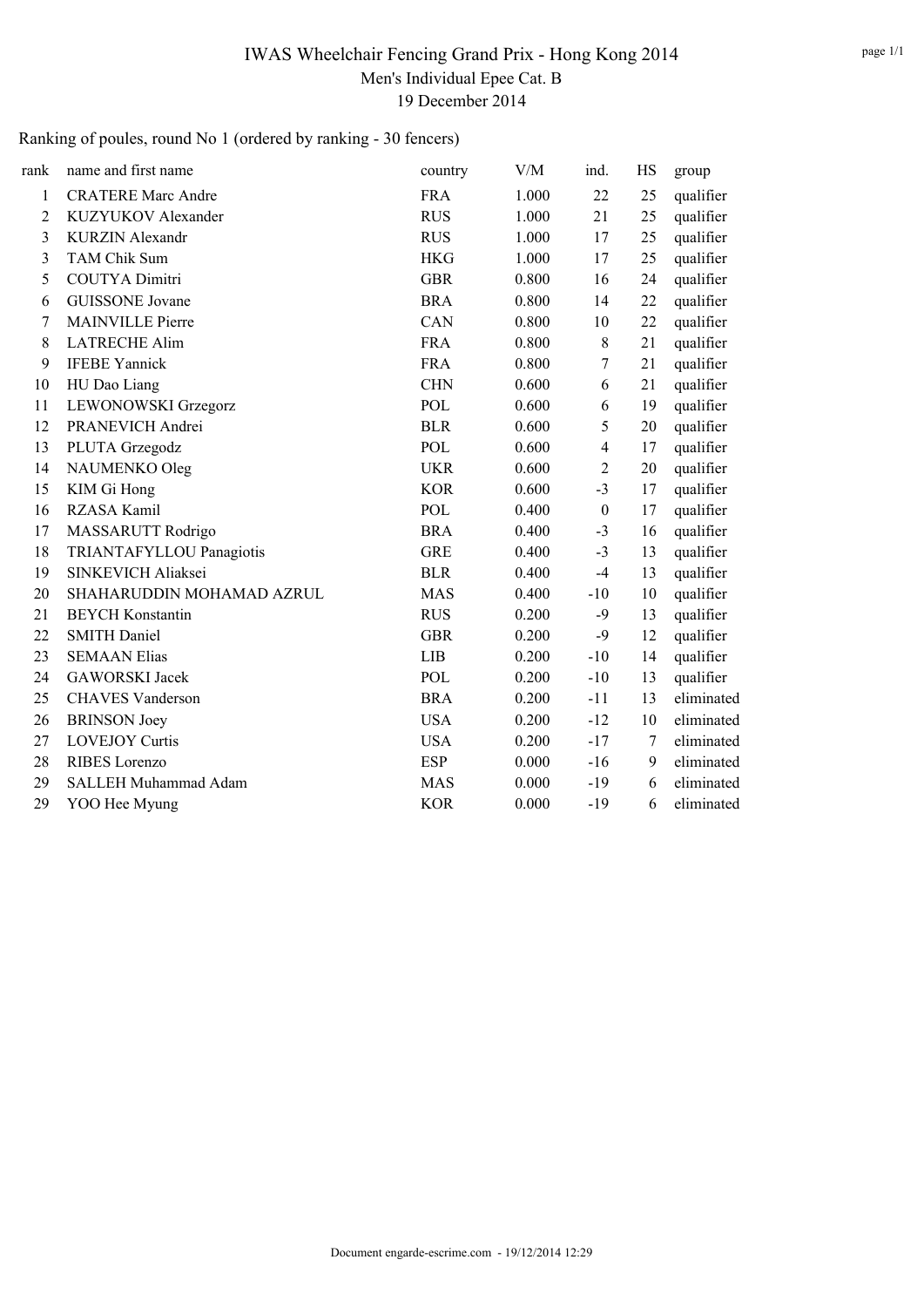### IWAS Wheelchair Fencing Grand Prix - Hong Kong 2014

#### Men's Individual Epee Cat. B 19 December 2014

page 1/1

|                 | Tableau of 32              |                     | Tableau of 16             | Tableau of 8              | Semi-finals               | Final               |
|-----------------|----------------------------|---------------------|---------------------------|---------------------------|---------------------------|---------------------|
|                 | <b>CRATERE Marc Andre</b>  | <b>FRA</b>          | <b>CRATERE Marc Andre</b> |                           |                           |                     |
| 32              | ---------                  | ---                 |                           | <b>CRATERE Marc Andre</b> |                           |                     |
| 17              | MASSARUTT Rodrigo          | <b>BRA</b>          | RZASA Kamil               | 15/8                      |                           |                     |
| 16              | RZASA Kamil                | POL                 | 15/7                      |                           | <b>CRATERE Marc Andre</b> |                     |
| 9               | <b>IFEBE Yannick</b>       | <b>FRA</b>          | <b>IFEBE Yannick</b>      |                           | 15/3                      |                     |
| 24              | <b>GAWORSKI</b> Jacek      | POL                 | 15/5                      | <b>LATRECHE Alim</b>      |                           |                     |
| 25              | ---------                  | ---                 | <b>LATRECHE Alim</b>      | 15/8                      |                           |                     |
| 8               | <b>LATRECHE Alim</b>       | <b>FRA</b>          |                           |                           |                           | <b>TAM Chik Sum</b> |
| 5               | COUTYA Dimitri             | <b>GBR</b>          | COUTYA Dimitri            |                           |                           | 15/8                |
| 28              | ---------                  | $---$               |                           | COUTYA Dimitri            |                           |                     |
| 21              | <b>BEYCH Konstantin</b>    | <b>RUS</b>          | PRANEVICH Andrei          | 15/11                     |                           |                     |
| 12              | PRANEVICH Andrei           | $BLR$               | 15/10                     |                           | TAM Chik Sum              |                     |
| 13              | PLUTA Grzegodz             | POL                 | SHAHARUDDIN MOHAMAD AZRUL |                           | 15/8                      |                     |
| 20              | SHAHARUDDIN MOHAMAD AZRUL  | <b>MAS</b>          | 15/12                     | TAM Chik Sum              |                           |                     |
| 29              | ---------                  | ---                 | TAM Chik Sum              | 15/7                      |                           |                     |
| $\overline{4}$  | <b>TAM Chik Sum</b>        | <b>HKG</b>          |                           |                           |                           |                     |
| $\overline{3}$  | <b>KURZIN Alexandr</b>     | <b>RUS</b>          | <b>KURZIN Alexandr</b>    |                           |                           |                     |
| 30              | ---------                  | ---                 |                           | NAUMENKO Oleg             |                           |                     |
| 19              | SINKEVICH Aliaksei         | $BLR$               | NAUMENKO Oleg             | 15/14                     |                           |                     |
| 14              | NAUMENKO Oleg              | <b>UKR</b>          | 15/10                     |                           | <b>GUISSONE</b> Jovane    |                     |
| -11             | <b>LEWONOWSKI</b> Grzegorz | POL                 | LEWONOWSKI Grzegorz       |                           | 13/7                      |                     |
| 22              | <b>SMITH Daniel</b>        | <b>GBR</b>          | 15/5                      | <b>GUISSONE</b> Jovane    |                           |                     |
| 27              | ---------                  | $\qquad \qquad - -$ | <b>GUISSONE</b> Jovane    | 15/3                      |                           |                     |
| 6               | <b>GUISSONE</b> Jovane     | <b>BRA</b>          |                           |                           |                           | KUZYUKOV Alexander  |
| $7\phantom{.0}$ | <b>MAINVILLE Pierre</b>    | CAN                 | MAINVILLE Pierre          |                           |                           | 15/10               |
| 26              | ---------                  | $---$               |                           | HU Dao Liang              |                           |                     |
| 23              | <b>SEMAAN Elias</b>        | LIB                 | HU Dao Liang              | 15/14                     |                           |                     |
| 10              | HU Dao Liang               | $\rm CHN$           | 15/6                      |                           | KUZYUKOV Alexander        |                     |
| 15              | KIM Gi Hong                | <b>KOR</b>          | KIM Gi Hong               |                           | 10/9                      |                     |
| 18              | TRIANTAFYLLOU Panagiotis   | <b>GRE</b>          | 15/12                     | KUZYUKOV Alexander        |                           |                     |
| 31              | ---------                  | ---                 | KUZYUKOV Alexander        | 15/10                     |                           |                     |
| 2               | KUZYUKOV Alexander         | RUS                 |                           |                           |                           |                     |

15/6

KUZYUKOV Alexander